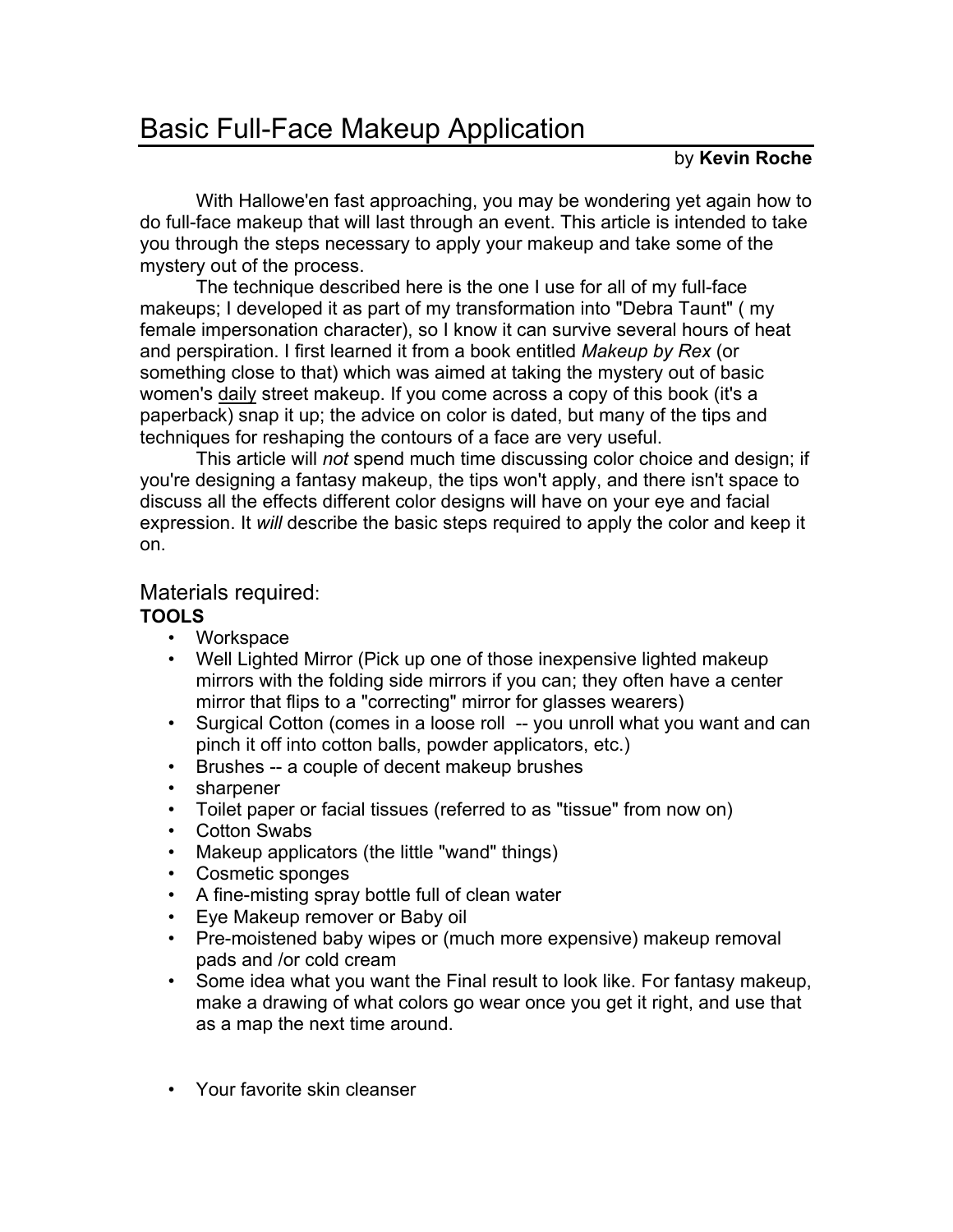- Your favorite face moisturizer
- Foundation -- I recommend hypoallergenic, non-comedogenic cake foundations such as *Le Velvet Filme* from Physician's formula. They offer good coverage with less mess than a liquid foundation, and are less likely to irritate your skin than stage makeup. You can save money by buying them as refills instead of in a full compact. In general, for non-dimensional makeup (colors only), you can do anything with street makeup that you can with stage makeup. If you are working for a fantasy base color like blue or green, get the stage makeup. If you want a less-drastic unearthly effect, use a flesh colored base but exotic colors for all your contouring work.
	- Choose the color of your foundation *one shade darker* than the final color you want to achieve on your face. The powder applied on top of your makeup will generally "fade" the color slightly.
- Cover stick appropriate for your skin color
- Eyebrow pencil
- Eyeliner -- Being paranoid about my eyes, I prefer either the "felt-tip" style liner pens or a liquid eyeliner
- Mascara and/or false eyelashes (*remember -- never share your mascara; it's cheap compared to an eye infection!)*
- Eye shadow colors
- Powdered highlight/contour colours (one lighter than your foundation color for highlights, one darker for contour/blush). If you use all powdered colors, eye colors can also be used for exotic shaping effects.
- A lip pencil in the color you want your lips to be
- Transparent or lightly colored lip gloss, if you want shiny lips
- Translucent loose powder. This is one item you may want to get at a theater supplies shop. You do not want pressed powder, but the loose stuff that you shake out. Translucence is important, because it will let the colors you apply show through after the final powdering. Choose a shade that blends well with your skin color (or as close as possible to whatever color your skin will be when made up, if you are doing exotic things).
- **OK, ready? here we go.** A simple "street" makeup should take 20 to 30 minutes, once you get the hang of it.
- **One Basic Tip: BLEND!** When applying the foundation and most contours, sharp lines are *not* what you want. Take the time to blend the edges of colors you apply. Smooth and even creme makeups by patting them with the makeup sponge -- don't wipe them on and leave them like streaky paint. Blend powdered colors with a makeup brush, a cotton ball, a clean sponge or wand, or (sometimes) your clean finger. If a region is supposed to look like "paint by numbers", then the edges are ok. To make a contour look like a sharp edge, blend it, then use a colored makeup pencil to add the line of the edge (and smudge *that* line a little, too.)
- **1.** Wash your face and pat it dry.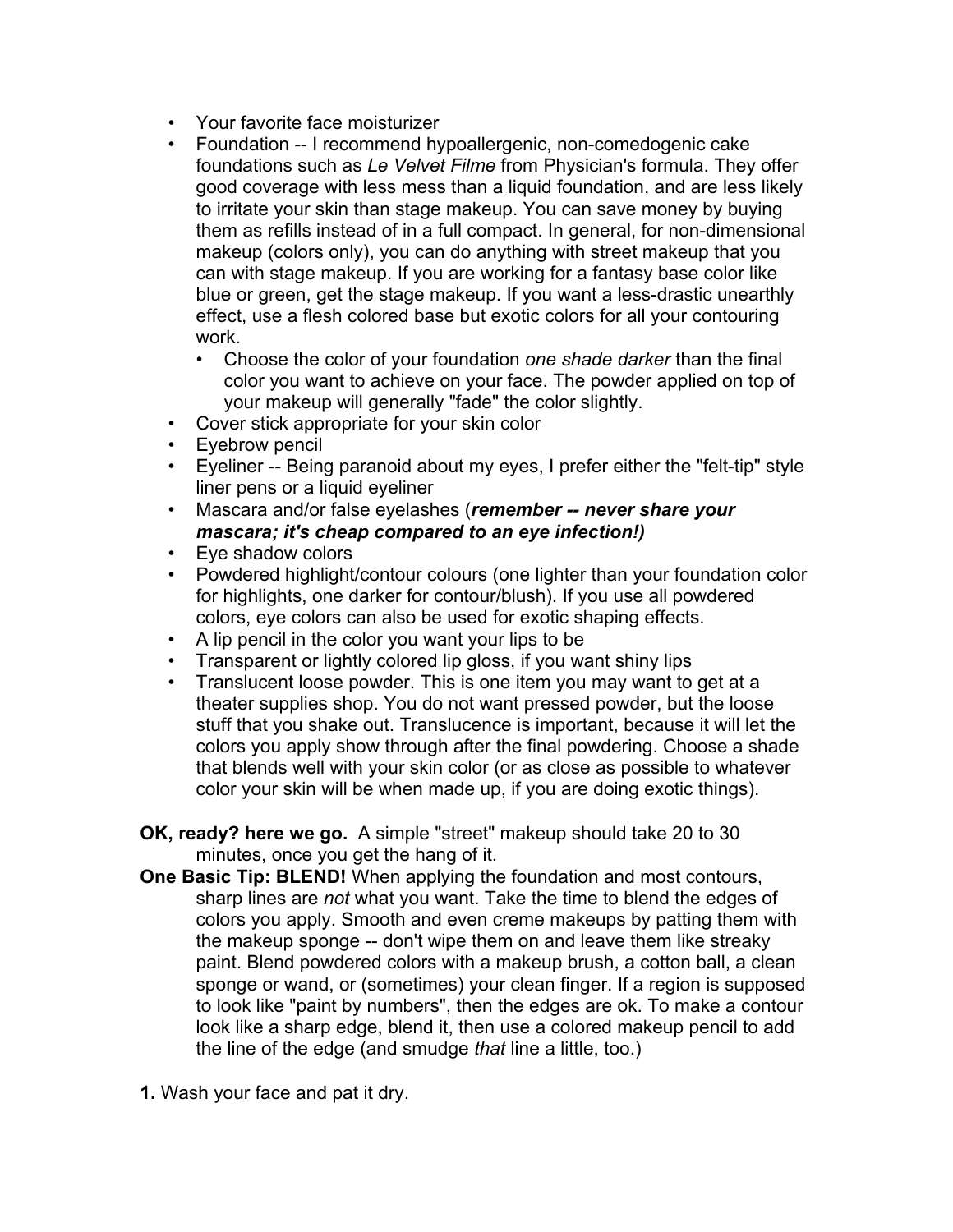- **1a.** If you are male, not bearded, and doing full face makeup, shave first and wait until you stop bleeding.
- **1b.** If you are male and attempting a "female" face, lather and shave twice, then wait until you stop bleeding. (Shaving twice will leave you with a closer shave and less razor burn.)
- **2.** Apply Moisturizer, wait 1 minute, then blot off excess with tissue.
- If you do not wish to apply a foundation under the rest of your makeup (if you want to apply eye makeup to your natural skin, for instance), skip steps **4- 8** and proceed directly to **9**. Be sure to have applied moisturizer to your eyelids so the colors will have something to cling to!
- **3.** If you have any obvious cosmetic defects (spots, dark circles, etc.) that you wish to hide, apply cover stick to it now. Use a clean finger to blend out the edge of the cover into your natural skin.
- **4.** Apply foundation. With a cake (cream) makeup, this is sort of like applying wax shoe polish -- only use less! Twist the sponge into the makeup, then pat it onto your face with a minimum of wiping motions to reduce streaking. Don't forget your eyelids -- the foundation is what provides adhesion and "staying power" for your eye colors! *If you'll be wearing false eyelashes, keep the edge of the upper eyelids clean so the lashes have someplace to stick.* Once everything is applied, pat all over with the sponge to even out the texture.
- **5.** "Punctuate" the foundation (this, in particular, I owe to Rex's book). Apply "punctuation marks" to your foundation with your cover stick:
	- A period (small dot) on your forehead
	- a narrow line down the center of your nose
	- commas around the corners of your nose
	- apostrophes at the corners of your mouth
	- another period in the center of your chin

Blend these marks thoroughly into the foundation. This gives you a foundation slightly more natural looking than the flat blank effect of the foundation creme by itself.

- **6.** Gently blot the entire makeup with tissue to lift off excess makeup.
- **7. THIS IS THE HARDEST STEP. WAIT 3 MINUTES** for the foundation to set. If you absolutely can't keep your hands off your face, try drawing in your eyebrows now.
- **8.** "Powder down" your foundation. Shake some of the loose powder onto an unrolled piece (about 6x6") of surgical cotton. Gently roll the powdered cotton against your makeup. Repeat until everything is powdered. This puts powder on everything to which it will stick, without leaving as much excess behind as a powder puff.

Now take a second, clean piece of the cotton and use the same rolling motion with the clean piece to pull off the excess powder.

You now have a smoothly textured, stable base onto which to apply color.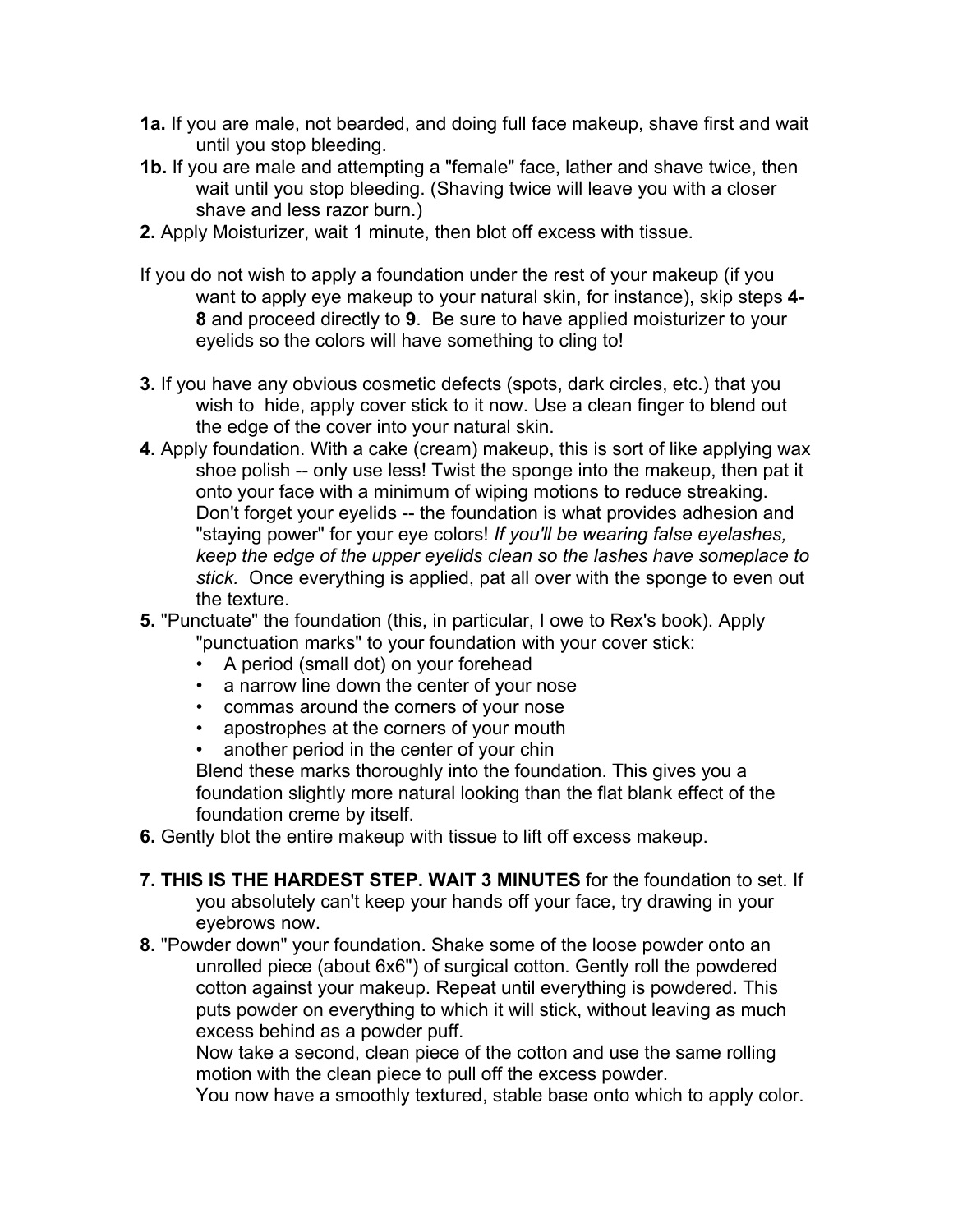- **9.** Draw in your eyebrows. For a natural look, sharpen your pencil, blunt the tip slightly, and use short strokes to imitate the way eyebrow hairs grow. Alternatively, if you simply wish to accent your real eyebrows, use an old (clean!) soft toothbrush and a little mascara to color them.
- **10.** If you will be using mascara, apply one coat to your upper lashes now. Yes, it's traditional to apply mascara last, but if you're a klutz like me it's reassuring to know you can't smudge everything you just worked so hard on! This also brings your eyes out from the blank background of your foundation, making it a little easier to apply other colors around them. You may or may not choose to mascara your lower lashes as well. An eyelash comb can be used here to separate the lashes after you apply the mascara, making them less spiky and more real looking. If you make a mistake, dip a swab in eye makeup remover or baby oil and immediately clean it off. Blot off the excess remover with tissue, pat the cleaned region with your foundation sponge to patch the hole if necessary, and pat it with the cotton used for applying powder if it's shiny.
- **Applying color: remember that stage lighting washes everything out.** If your makeup is for stage, make it stronger.
- **11.** Apply eyeliner according to your plan. How much of the eye you line will dramatically affect the apparent shape and depth of your eyes; it may take you a few tries to find the look you want. **DO NOT APPLY EYELINER IF YOU WILL BE WEARING FALSE EYELASHES! the adhesive area for the lashes is where liner also ends up!** If you still need liner, even with the falsies, draw the line up above where the lashes end. Or apply the lashes now, instead of after step 16, and then line accordingly.
- **12.** Apply Eye color according to your plan. Use the makeup wands, swabs, brushes, and clean fingertips as appropriate to place and blend the colors.
	- (I promised to say this) Avoid BLUE EYESHADOW and its friends unless you *want* to have eyes like Jeannie, Janice Rand, or Loixanna Troi!
	- According to Rex ( and it seems true to me, too), for a natural look, cheek contours should not extend in below the eye makeup, so keep that in mind while you color your eyes. For exotic looks, do what you want!
- A general tip on applying powdered colors: pick up some powder on the end of a makeup brush, wand, or swab, then brush it a few times on the heel of your hand to avoid getting any hard spots of color. Now apply the color and blend the edges as you desire.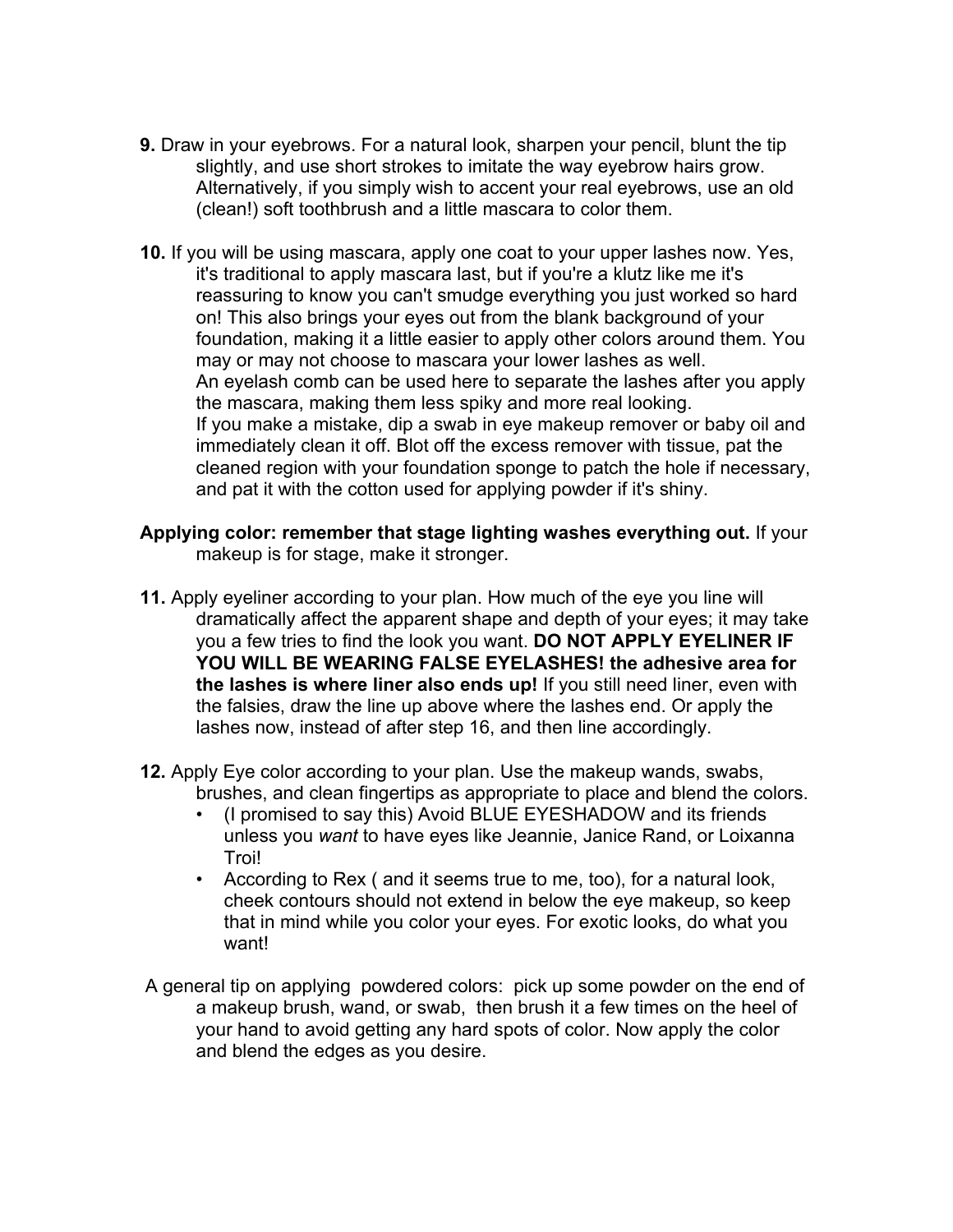- **13.** Color your lips. Use the lip pencil like a crayon, and color them entirely with it. First outline them to the shape you want, then fill it in with the pencil. For sheen, apply a transparent (or translucent) lipstick or gloss over the color. By using the lip pencil for color, you'll find it lasts much longer (and you leave a lot less of it on glasses, colors, and other peoples cheeks and lips!).
	- Once the color is applied to your satisfaction, stick one finger in your mouth, purse your lips gently, and pull it out. All the lip color that might have ended up on your teeth is now on your finger. (Go wash your finger!)
- **14.** Shape your face. Highlight first, then contour. Remember natural lighting produces highlights on the top surfaces of a curve and shadows on the lower. To highlight your natural bone structure (or suggest *un*natural bone structure):
	- Apply highlight color using short, gentle downward strokes. Highlight cheekbones, temples if you wish. You can use highlighting to lengthen the lines of your neck.
	- Contour color is bolder. Still, be sure to blend it out so you don't look like a toy soldier's "rosy cheeks" unless that's what you want. Essentially, every highlight needs its complementary contour to achieve the "trick of the light" that makes the eye see those shapes. Use a clean brush to lightly blend the edge where highlight and contour meet. More elaborate effects can be achieved by using multiple colors, and exotic but subtle effects can be achieved by blending frosted or unusual tinted powdered eye colors into the shaping.
- **15.** Ok, it's all done. Now preserve it for posterity (well, at least the next few hours!). **Powder your completed makeup again, just as in step #8 (both steps: powdered cotton and clean cotton).** This second powdering seals the colors you've applied into the foundation underneath it. *Neglecting to powder the finished makeup severely limits its lifetime.* Without sealing, the colors can "float" on top of the foundation, with the result that after a brisk mazurka or two, your eyebrows are somewhere down around your chin! This is called sagging, and I'm only exaggerating slightly.
- **16.** Get rid of the dry look. If your finished makeup looks slightly dusty, take that mister bottle of water and *gently* mist your face with it. That should get rid of the desert look.
- **17.** Little bits: you will likely want to add another coat of mascara. If you are wearing false eyelashes, I recommend the self adhesive strip kind. After powdering down, moisten a cotton swab and de-powder the edge of your upper eyelid. The adhesive strip should be pressed gently down along the eyelid just above the line of your natural lashes. For "natural" false eyelashes (as opposed to exotically colored or metallic varieties), I am